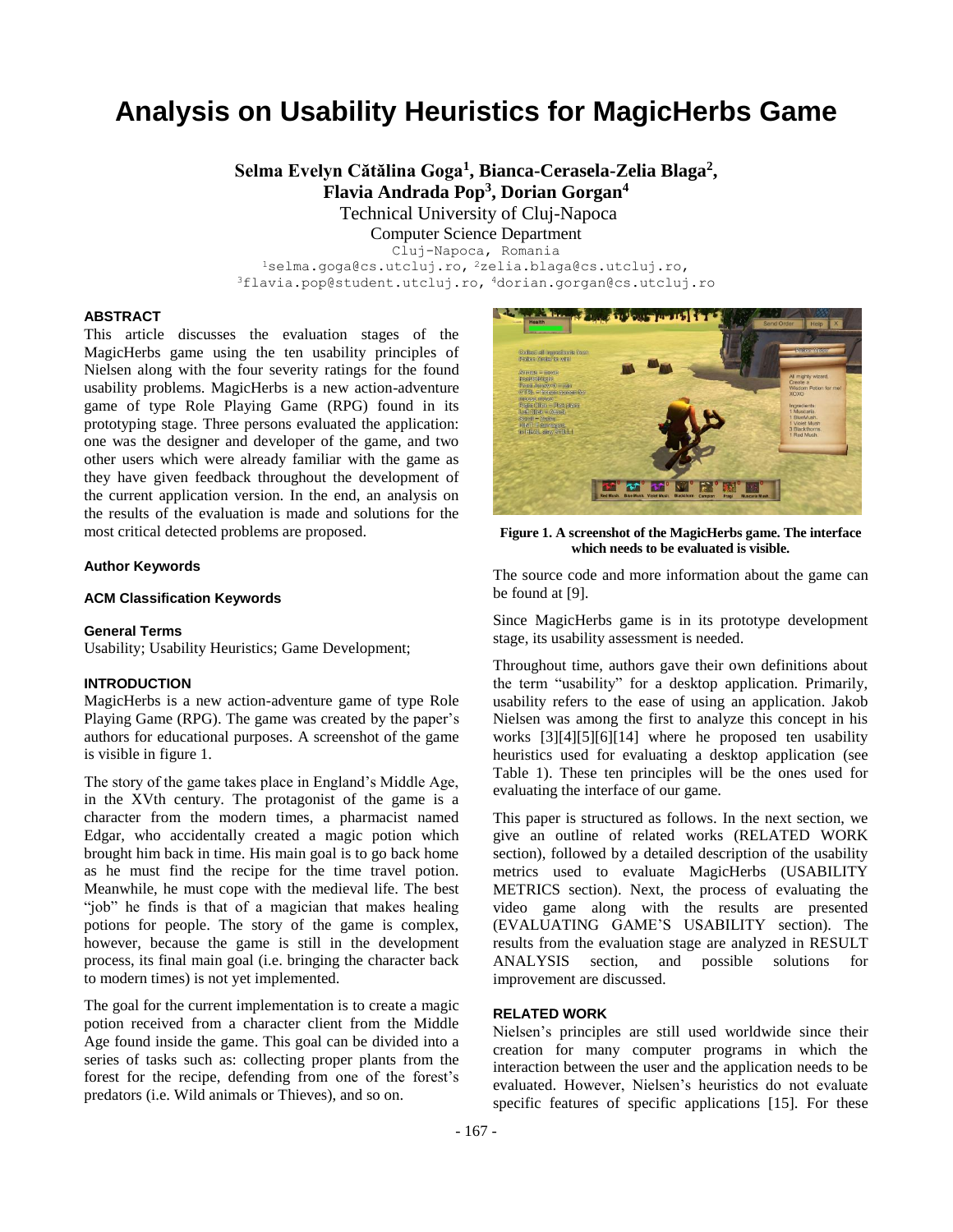cases, mappings of these principles to applications from different domains have also been proposed [1][12][13].

In [1] the authors noticed that a video game cannot be considered a simple desktop application. They defined the usability of a video game as being "the degree to which a player is able to learn, control, and understand a game". Video games are a combination of art and science [2]. Because of this, new usability heuristics have been proposed especially for video games throughout time [1][8][10][11].

The authors in [8] are one of the firsts to study the need of creating new usability principles for video games. They have questioned whether the ten usability heuristics of Nielsen can still be used for analyzing the interaction between a player and the game. The conclusion they reached was that as long as one wants to evaluate only the interface of the game, Nielsen's principles still stand. However, for analyzing the playability of a game, they are not sufficient, and other principles are proposed for this. This is because the purpose of a desktop application is using the application, temporary, in order to manage an external need, while, a video game's purpose is using (playing) it for unlimited period in order to obtain an internal satisfaction.

Following the works of [8], authors in [7] agreed that a complete game analysis should contain also the playability.

Many studies have been made on analyzing the playability. In articles [2] and [10] new playability and usability heuristics have been proposed. Authors in [2] proposed PLAY, an iterative manner for evaluating a game. A series of categories have been proposed, each containing several heuristics for evaluation. Compared with [1], the authors in PLAY [2] try to address every aspect of a game when evaluating it, the interface, the ease of interacting with the game, the users cognitive experience and so on. Same ideas are presented in [10].

Although a complete game analysis contains evaluation of usability and of the playability, MagicHerbs is in its development stage and only a prototype is available. In this prototype only a few scenarios are presented, compared to the complexity of the final game. For now, analyzing only the interaction between a player and the application through the interface is wanted.

Notice that at the basis of any newer usability heuristics defined especially for games, lies the set of Nielsen's ten principles of usability [5]. Recall that authors in [8] stated that for analyzing the interface of a game, these ten principles are enough. Following these observations, the article will evaluate the usability of the game MagicHerbs using the principles defined by Nielsen. The four severity score concept [4] will also be used to evaluate the severity of a problem which violates one of the usability principles.

## **USABILITY METRICS**

Two usability evaluation concepts proposed by Nielsen Jakob will be used to evaluate MagicHerbs prototype:

- A. The ten usability heuristics [5]
- B. The Severity Scale [4]

## **A. The ten usability heuristics**

These ten usability heuristics were used as guideline for evaluating the interaction between a user with the MagicHerbs game through the proposed interface. The principles can be seen in table 1.

| The ten usability heuristics [5] |                                                            |  |
|----------------------------------|------------------------------------------------------------|--|
| H1                               | Visibility of system status                                |  |
| H2                               | Match between system and the real<br>world                 |  |
| H <sub>3</sub>                   | User control and freedom                                   |  |
| H4                               | Consistency and standards                                  |  |
| H <sub>5</sub>                   | Error prevention                                           |  |
| H <sub>6</sub>                   | Recognition rather than recall                             |  |
| H7                               | Flexibility and efficiency of use                          |  |
| H <sub>8</sub>                   | Aesthetic and minimalist design                            |  |
| H <sub>9</sub>                   | Help users recognize, diagnose, and<br>recover from errors |  |
| H10                              | Help and documentation                                     |  |

## **Table 1. The usability principles used for MagicHerb video game.**

H1 checks whether the feedback received from the system at the moment of interaction with it alright. Ideally, the feedback should be received in a reasonable time. H2 follows how familiar is for the user its interaction with the system. This interaction should be user oriented, rather than system-oriented. H3 checks if an unwanted action which the user made in the system can be undone and easily redone. H4 follows the consistency of the game, which mean that the user should not wonder whether different words, situations or actions mean the same thing. H5 and H9 are concerned with the errors the system might produce. The system should try to prevent errors. If, however, an error occurs, the user should be helped in order to identify and recover from it. H6 concerns with minimizing the user's memory load (e.g. the user should not need to remember information from one dialog in order to understand information from another dialog). H7 refers to the ease an inexperienced or an experienced user interacts with the system. H8 is concerned with the aesthetics part of the interface (e.g. are the colors chosen pleasant for the user's eye, is the text on the screen easily readable, and so on). Finally, H10 focuses on providing an accessible help information from the user when it needs one.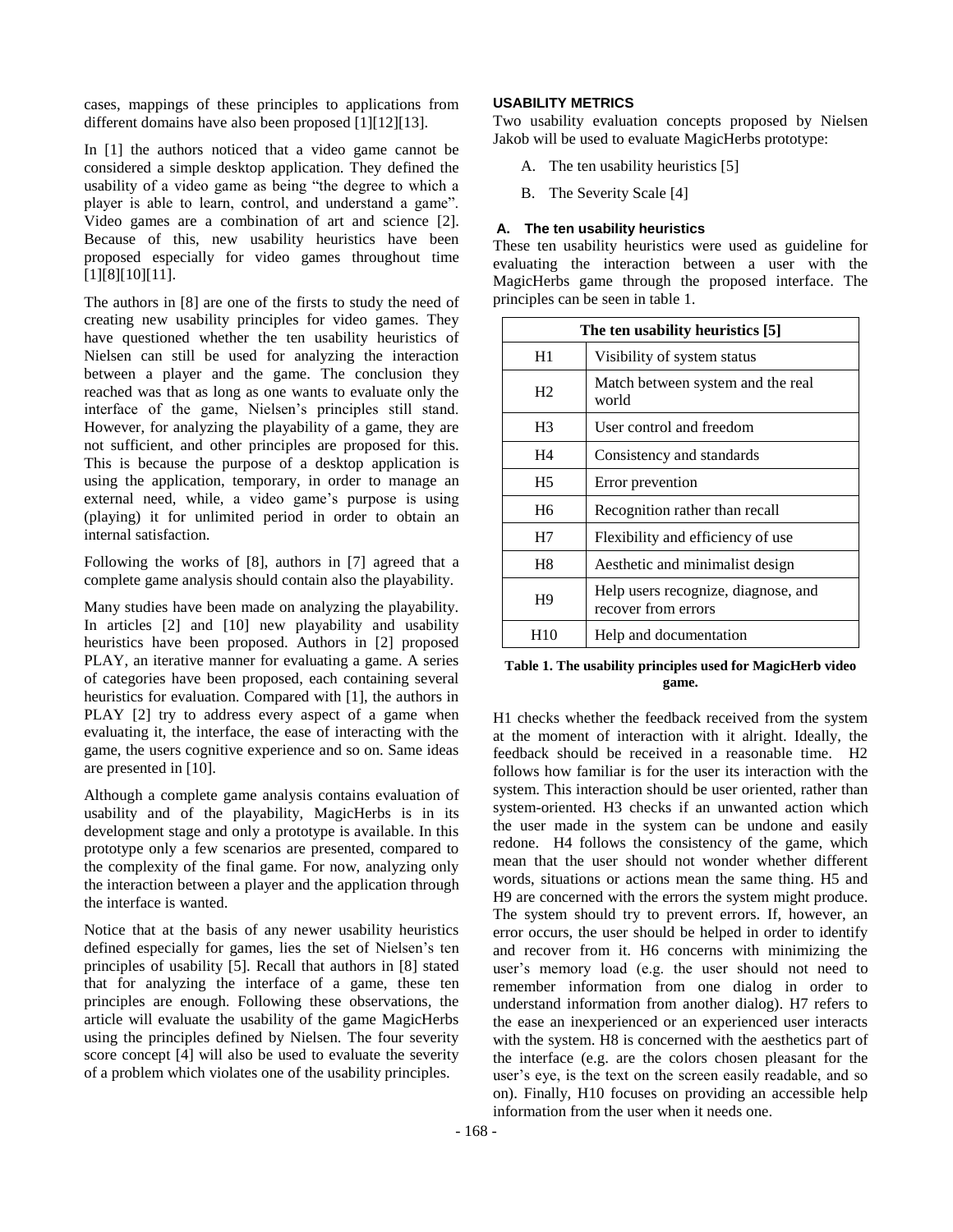For the game MagicHerbs, the evaluators had to grade with a score from 1 to 10 on how good these principles are applied to each of the six scenarios (tables 3-9) implemented in the current version of the game.

## B. **The Severity Scale**

Another concept which helps evaluating the usability of an application and proposing solutions for it is the Severity Scale also proposed by J. Nielsen [4]. These scale is popular for usage when evaluating a video game.

The idea behind them is that for each problem that violates one of the ten heuristics principles, a rating from 1 to 4 is assigned to it which illustrates how severe that problem is (Table 2). In Table 2, SR stands for Severity Rating.

| The Severity Scale <sup>[4]</sup> |                              |  |
|-----------------------------------|------------------------------|--|
| SR <sub>1</sub>                   | Cosmetic problem             |  |
| SR <sub>2</sub>                   | Minor problem                |  |
| SR <sub>3</sub>                   | Major problem                |  |
| SR 4                              | <b>Usability Catastrophe</b> |  |

## **Table 2. The four severity ratings assigned to each problem found for the interface of the game.**

The evaluators of the game will have to explain the problem that violates a heuristic, found problem when giving a grade for a heuristic lower than 10. For the described problem they also have to assign a severity rating which they consider appropriate for it.

## **EVALUATING GAME'S USABILITY**

MagicHerbs has been evaluated by three people. The first evaluator was the designer and developer of the game, called Designer, and the second evaluation has been done by two evaluators generically called Evaluator1 and Evaluator2.

At first, the cognitive evaluation of the game has been made by the designer of the game following Nielsen's usability principles and severity scale. Each scenario of the six (see tables 3-8) implemented for the prototype of the game was evaluated. The problems which the designer considered to be severe were solved before giving the game for evaluation to the evaluators. The major problems solved were concerned with H7, H8 and H10.

For H8, it has been noticed that a series of texts which were printed on the screen with white color were not very visible because of the light colored background. The solution was to outline the contour of the text with black color, which made the text more legible. Other printed texts had a font which was too small.

For H10, some supplementary messages were added in order to help the user understand the goal of the current game process. A HELP button which showed the controls of the game was missing so it was added.

It has also been noticed that the movement of the mouse to navigate the gameplay interface was hard because the mouse movement was also tied with the movement of the main camera of the game. This violated H8. To solve this a new keyboard key event was added: once the user would press that key, the main camera would freeze and the user would have the freedom of moving the mouse freely on the screen with ease.

After the initial evaluation made by the designer of the game and after the major problems found were solved, the game was passed on to the two evaluators.

The two users of the game which evaluated its usability were familiar with the concept of the game from the start as they have given feedback throughout the game's design process. One user had a high experience with PC video games (Evaluator1), while the other had a high experience with mobile phone games, but not with ones for PC (Evaluator2). Also, both evaluators had high experience with the computer as both graduated Computer Science BS.

For the evaluation of the game's usability by the evaluators, two stages were followed:

- A. **The individual evaluation stage** in this stage, each user evaluated the game independently
- B. **The group evaluation stage** in this stage, users presented their evaluation to one another and discussed the problems found by each.

## **A. The individual evaluation stage**

Initially, the two evaluators received the six scenarios for MagicHerbs which they were asked to test before starting the evaluation. The six scenarios have been chosen based on the interactions needed between the user and the game in order for the users to give a better evaluation of the game's interface. The six scenarios can be viewed in the Tables 3- 8. After the users played at least once all the scenarios of the game, they received a document with several tables which they had to fill in. There were six tables for each gameplay scenario, each with ten rows, each for a usability heuristic.

At first, each one of Nielsen's usability heuristic [5] was properly explained to the user's giving them examples about what to look at in the game's interface for each. For each scenario the ten principles of usability had to be rated with a score from 1 to 10. A lower grade meant that the heuristic for that scenario was violated while a higher grade meant the opposite.

If a user graded one of the principles for a scenario with a score lower than 10 they had to also describe the problem and rate it with a severity score from 1 to 4 based on Nielsen's severity scale [4]. It has been explained to them what each rating means.

The evaluation tables filled by the users along with their observations for each violated heuristic can be seen in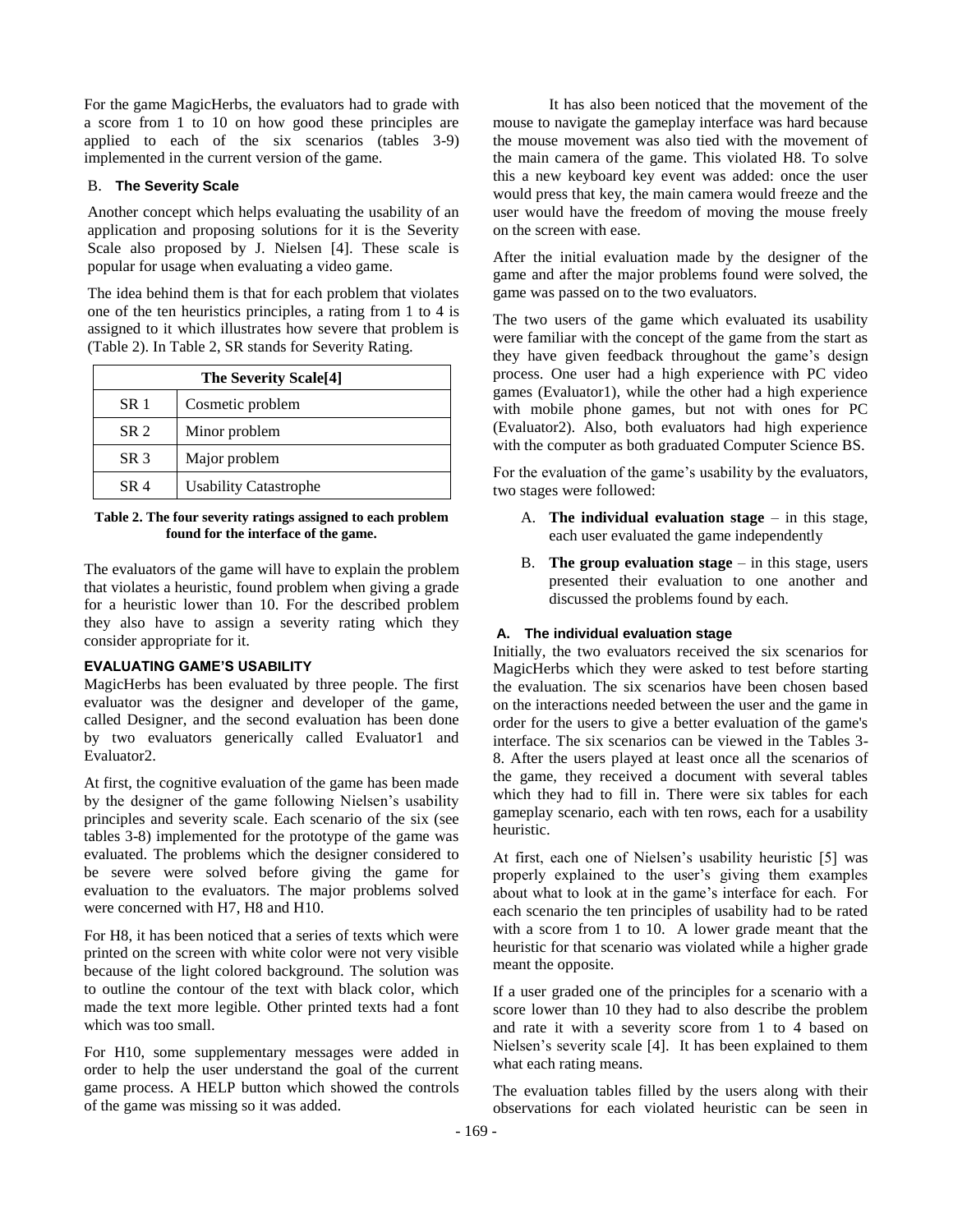tables 9 to 14. For each stated problems at the end an R and a letter appear. That represents the severity rating score for that issue.

| S1: Moving on the game's map                                      |                                                                             |  |
|-------------------------------------------------------------------|-----------------------------------------------------------------------------|--|
| Move front, right and left using the<br>Task 1<br>keyboard arrows |                                                                             |  |
| Task 2                                                            | Press "0" key while pressing up arrow in<br>order to run                    |  |
| Task 3                                                            | Use the mouse movements to move the<br>view point of the camera up and down |  |
| Task 4                                                            | Scroll mouse wheel for zoom in and out.                                     |  |

**Table 3. First scenario to evaluate in MagicHerbs game.**

| S2: Picking up a plant |                                                        |  |  |
|------------------------|--------------------------------------------------------|--|--|
| Task 1                 | Press one of the CTRL keys to block the<br>screen.     |  |  |
| Task 2                 | While still pressing CTRL, Hover mouse<br>over a plant |  |  |
| Task 3                 | Release CTRL and move closer to the<br>plant           |  |  |
| Task 4                 | Mouse right-click onto the screen to pick<br>nlant     |  |  |

**Table 4. Second scenario to evaluate in MagicHerbs game.**

| S3: Attacking a forest predator                                   |                                                                                    |  |  |
|-------------------------------------------------------------------|------------------------------------------------------------------------------------|--|--|
| Mouse left-click to attack when close to<br>Task 1<br>a predator. |                                                                                    |  |  |
| Task 2                                                            | Low health in health bar? Run from the<br>predator until it stops following Ellyn. |  |  |
| Task 3                                                            | Release all keys and wait until health bar<br>fille.                               |  |  |

**Table 5. Third scenario to evaluate in MagicHerbs game.**

|        | S4: Winning the game                                                                                                                                                     |  |  |  |
|--------|--------------------------------------------------------------------------------------------------------------------------------------------------------------------------|--|--|--|
| Task 1 | Check recipe plants quantity in panel<br>"View Order" vs. plants quantity in<br>inventory.                                                                               |  |  |  |
| Task 2 | Left-click Send Order button                                                                                                                                             |  |  |  |
| Task 3 | Recipe plants quantity is equal to<br>inventory plans quantity? A message<br>"You WON!!!" will appear in the center<br>of the screen and the entire game will<br>freeze. |  |  |  |
| Task 4 | Recipe plants quantity is not equal to<br>inventory plans quantity? A message<br>which contains game tips on how to win                                                  |  |  |  |

the MagicHerbs game is displayed.

**Table 6. Forth scenario to evaluate in MagicHerbs game.**

| S5: Visualizing additional information - Help |                                                                |  |
|-----------------------------------------------|----------------------------------------------------------------|--|
| Task 1                                        | Left Click HELP button.                                        |  |
| Task 2                                        | Left Click again HELP and notice the<br>change.                |  |
| Task 3                                        | Left Click Potion Order button.                                |  |
| Task 4                                        | Left Click again Potion Order button and<br>notice the change. |  |

**Table 7. Fifth scenario to evaluate in MagicHerbs game.**

| S6: Loosing the game and exiting/restarting it |                                                                                                  |  |
|------------------------------------------------|--------------------------------------------------------------------------------------------------|--|
| Task 1                                         | Health bar is empty? A message "You<br>LOSE!!" appears instantly in the center<br>of the screen. |  |
| Task 2                                         | Left click on " $X$ " sign to exit the game.                                                     |  |
| Task 3                                         | In order to restart game exit first the<br>game and then reopen the application.                 |  |

**Table 8. Sixth scenario to evaluate in MagicHerbs game.**

# **B. The group evaluation stage**

After the individual evaluation, the two evaluators were asked to discuss the evaluation results with one another. Some problems were identified by only one evaluator and in this stage the other evaluator sometimes agreed to the problems found by the other and scored them with a severity rating accordingly. The problems which were identified by only one evaluator and the other agreed to him are also visible in the tables from 9 to 14. For those problems, their statement is written in the same manner for both evaluators. For example, in table 9, both evaluators found H2 violated because "*The controls are hard to use. I would have preferred the keyboard keys" A","D,"W","S" instead of the arrows.*".

In tables 9-14, (SRx) stands for Severity Rating x, where x is an integer number from 1 to 4, as described for Table 2.

| S <sub>1</sub> | <b>Usability Evaluation</b> |                                                                            |   |                                                                            |
|----------------|-----------------------------|----------------------------------------------------------------------------|---|----------------------------------------------------------------------------|
| H1             | 10                          |                                                                            | 9 | Avatar doesn't<br>move left right<br>without going<br>forward(SR1)         |
| H <sub>2</sub> | 5                           | Non-intuitive<br>controls. Better<br>use a,d,w,s for<br>movement.<br>(SR4) | 5 | Non-intuitive<br>controls. Better<br>use a,d,w,s for<br>movement.<br>(SR4) |
| H3             |                             | The movement<br>kevs don't                                                 | 8 | Character<br>moves to fast                                                 |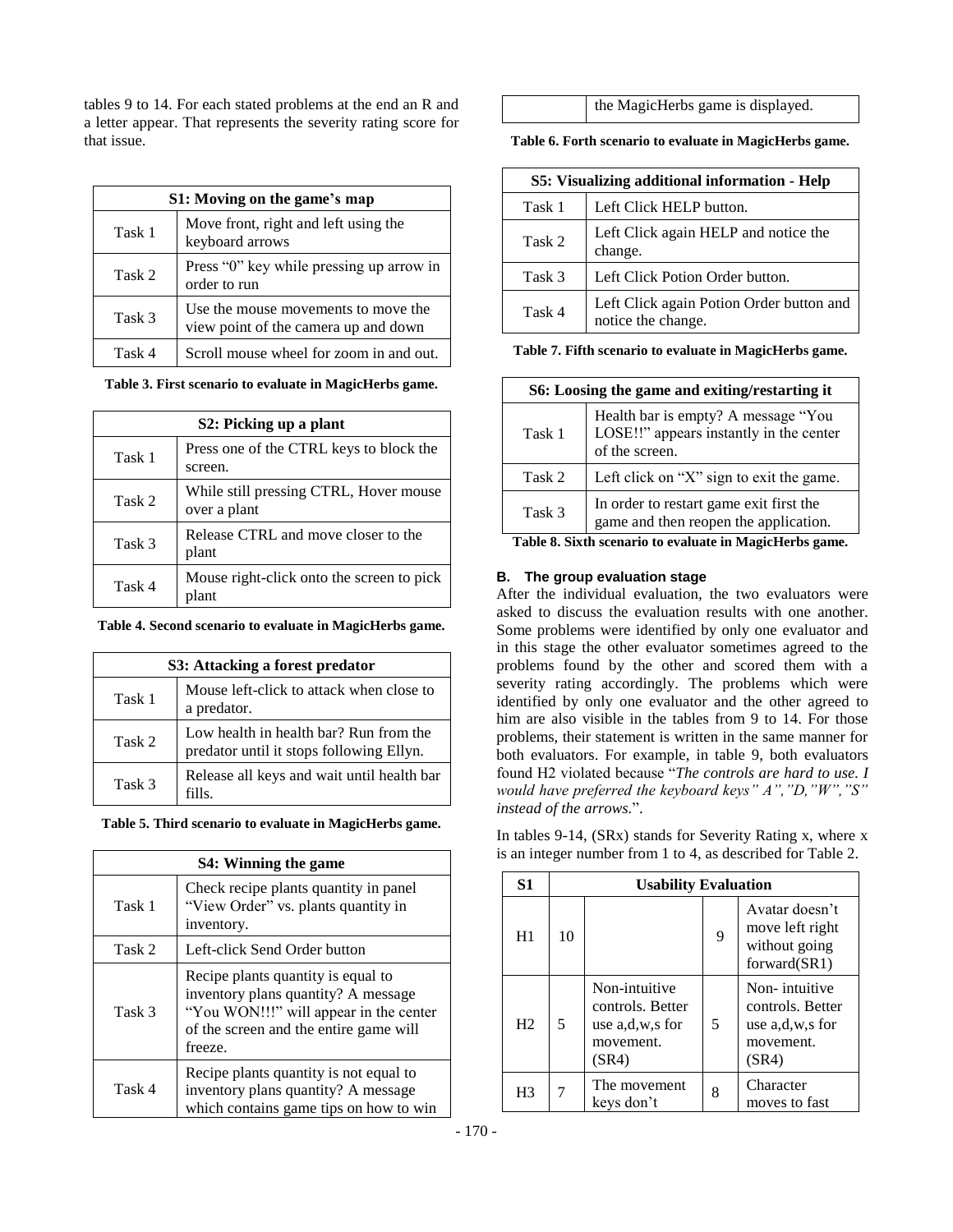|                 |    | always do what<br>is expected.<br>(SR2)                                                                    |    | when trying to<br>change direction<br>(SR3)                |
|-----------------|----|------------------------------------------------------------------------------------------------------------|----|------------------------------------------------------------|
| H <sub>4</sub>  | 9  | Left right<br>movement not<br>consistent.<br>(SR2)                                                         | 10 |                                                            |
| H <sub>5</sub>  | 9  | User should be<br>aware that he<br>can't move<br>back-wards!<br>Problem with<br>object collisions<br>(SR2) | 10 |                                                            |
| H <sub>6</sub>  | 10 |                                                                                                            | 10 |                                                            |
| H7              | 7  | System not<br>flexible because<br>of controls<br>used(SR2)                                                 | 8  | System not<br>flexible because<br>of controls<br>used(SR3) |
| H <sub>8</sub>  | 10 |                                                                                                            | 10 |                                                            |
| H <sub>9</sub>  | 8  | No error<br>message<br>appears when<br>getting stuck in<br>an object (SR1)                                 | 9  | A map of the<br>environment is<br>missing.(SR4)            |
| H <sub>10</sub> | 8  | Help not<br>enough. Lack of<br>backward<br>movement<br>control not<br>stated. (SR1)                        | 9  | Help<br>insufficient for<br>current controls.<br>(SR1)     |

**Table 9. Evaluation of first scenario from the two users. First column: numbered heuristics, next two columns: Evaluator1's evaluation, last two columns: Evaluator2's evaluation.**

| S <sub>2</sub> | <b>Usability Evaluation</b> |                                                          |    |                                                       |
|----------------|-----------------------------|----------------------------------------------------------|----|-------------------------------------------------------|
| H1             | 10                          |                                                          | 10 |                                                       |
| H <sub>2</sub> | 10                          |                                                          | 10 |                                                       |
| H <sub>3</sub> | 8                           | Can't undo after<br>collecting a<br>plant. (SR2)         | 9  | Hard to get<br>close enough to<br>a plant (SR2)       |
| H4             | 9                           | Two same plant<br>types have<br>different names<br>(SR1) | 10 |                                                       |
| H <sub>5</sub> | 10                          |                                                          | 10 |                                                       |
| H <sub>6</sub> | 10                          |                                                          | 10 |                                                       |
| H7             | 9                           | User shouldn't<br>get so close in<br>order to collect    | 8  | User shouldn't<br>get so close in<br>order to collect |

|                |    | a plant.(SR2)                                                                                             |    | a plant.(SR2) |
|----------------|----|-----------------------------------------------------------------------------------------------------------|----|---------------|
| H <sub>8</sub> | 10 |                                                                                                           | 10 |               |
| H <sup>9</sup> | 9  | Plant is<br>incremented<br>with 2 instead<br>of one when<br>collecting it.<br>User can't<br>undo. $(SR1)$ | 10 |               |
| H10            | 10 |                                                                                                           | 10 |               |

**Table 10. Evaluation of second scenario by the two users. First column: numbered heuristics, next two columns: Evaluator1's evaluation, last two columns: Evaluator2's evaluation.**

| S <sub>3</sub>  | <b>Usability Evaluation</b> |                                                                                                  |    |                                                                                                            |
|-----------------|-----------------------------|--------------------------------------------------------------------------------------------------|----|------------------------------------------------------------------------------------------------------------|
| H1              | $\overline{7}$              | Sometimes<br>enemies<br>disappear from<br>scene (SR3)                                            | 9  | Don't know<br>how close to get<br>to attack a<br>predator. Give<br>feedback-<br>Display a<br>message!(SR1) |
| H <sub>2</sub>  | 10                          |                                                                                                  | 10 |                                                                                                            |
| H <sub>3</sub>  | 8                           | Bug when<br>sometimes<br>trying to run<br>from predator-<br>life bar empties<br>instantly. (SR1) | 10 |                                                                                                            |
| H <sub>4</sub>  | 8                           | If two enemies<br>attacking,<br>player doesn't<br>know which is<br>affected by<br>attack. (SR3)  | 10 |                                                                                                            |
| H <sub>5</sub>  | 5                           | Error<br>prevention<br>messages are<br>necessary!(SR2<br>⟩                                       | 7  | Error prevention<br>messages are<br>necessary!(SR1)                                                        |
| H <sub>6</sub>  | 10                          |                                                                                                  | 10 |                                                                                                            |
| H7              | 9                           | Hard to run<br>from<br>predator.(SR2)                                                            | 8  | Hard to run<br>from<br>predator.(SR3)                                                                      |
| H <sub>8</sub>  | 10                          |                                                                                                  | 10 |                                                                                                            |
| H <sub>9</sub>  | 8                           | See H5 and H3<br>(SR3)                                                                           | 9  | See H5 and H3<br>(SR2)                                                                                     |
| H <sub>10</sub> | 8                           | Lack of power<br>damage<br>information.                                                          | 10 |                                                                                                            |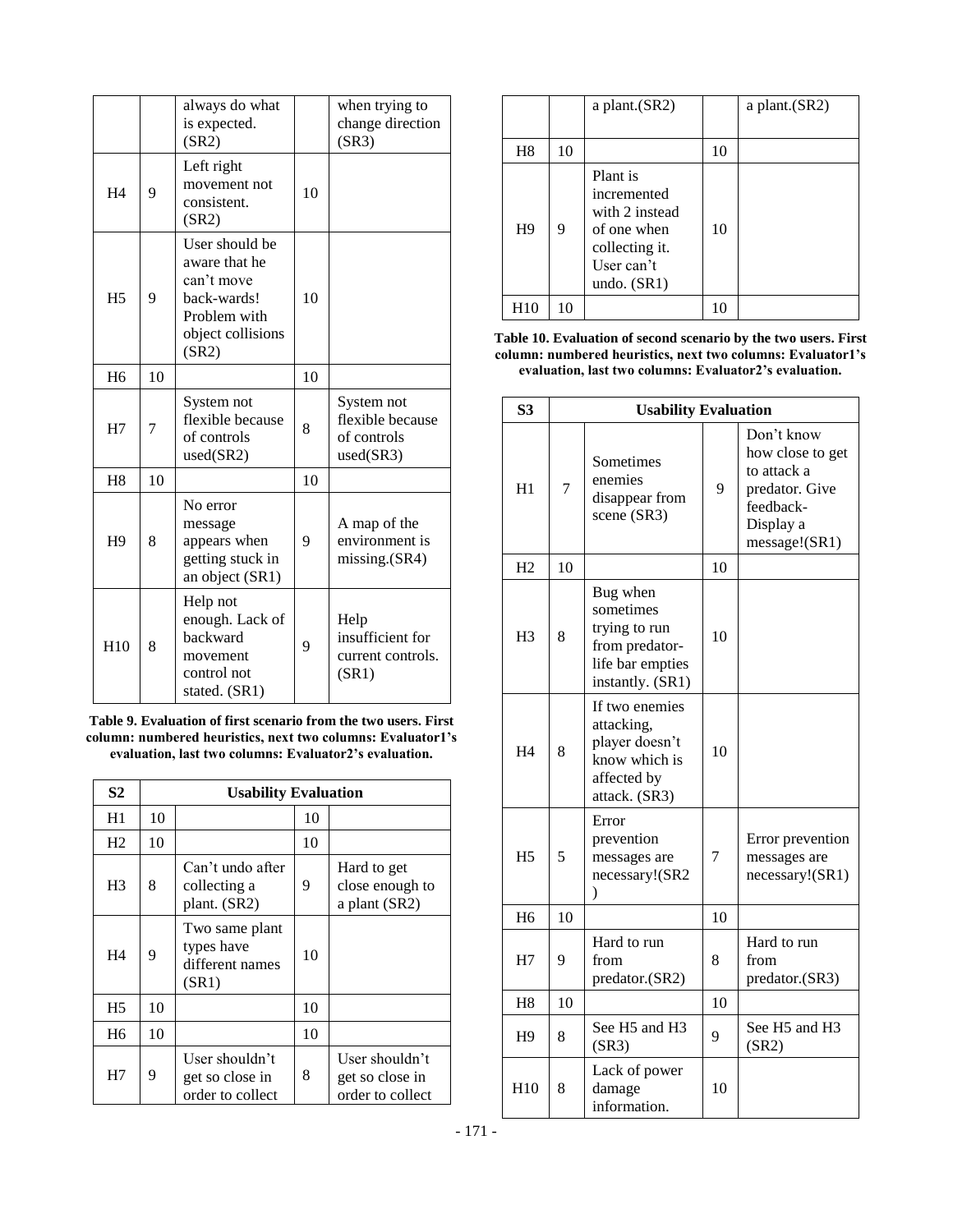| .<br>. |  |  |
|--------|--|--|
|--------|--|--|

**Table 11. Evaluation of third scenario by the two users. First column: numbered heuristics, next two columns: Evaluator1's evaluation, last two columns: Evaluator2's evaluation.**

| <b>S4</b>      | <b>Usability Evaluation</b> |                                                                                                                                                                                 |    |                                                                                        |  |
|----------------|-----------------------------|---------------------------------------------------------------------------------------------------------------------------------------------------------------------------------|----|----------------------------------------------------------------------------------------|--|
| H1             | 10                          |                                                                                                                                                                                 | 10 |                                                                                        |  |
| H <sub>2</sub> | 10                          |                                                                                                                                                                                 | 10 |                                                                                        |  |
| H <sub>3</sub> | 10                          |                                                                                                                                                                                 | 8  | Hard to follow<br>recipe.(SR1)                                                         |  |
| H4             | 8                           | Can't<br>recognize<br>plants well<br>because some<br>names are<br>written bad<br>(SR1)                                                                                          | 10 |                                                                                        |  |
| H <sub>5</sub> | 9                           | Player must<br>always read<br>the order<br>recipe in order<br>to know<br>quantities.(SR<br>1)                                                                                   | 10 |                                                                                        |  |
| H <sub>6</sub> | 5                           | Hard to follow<br>recipe. Must<br>memorize<br>quantities. Use<br>something else<br>instead of pure<br>text. E.g. a bar<br>which fills<br>while you pick<br>up a plant.<br>(SR3) | 7  | A map with<br>where to find a<br>certain plant is<br>needed(SR4)                       |  |
| H7             | 8                           | Hard to move<br>mouse cursor<br>to buttons.<br>Unintuitive<br><b>CTRL</b><br>key.(SR2)                                                                                          | 6  | Hard to move<br>mouse cursor to<br>buttons.<br>Unintuitive<br><b>CTRL</b><br>key.(SR3) |  |
| H <sub>8</sub> | 10                          |                                                                                                                                                                                 | 10 |                                                                                        |  |
| H <sub>9</sub> | 7                           | User needs a<br>log in which<br>his recent<br>actions are<br>mentioned.<br>(SR3)                                                                                                | 10 |                                                                                        |  |
| H10            | 9.5                         | Goal of the<br>game unclear<br>at first.                                                                                                                                        | 9  | Not clear at first<br>how to win<br>game. (SR3)                                        |  |

|--|--|--|--|--|--|

**Table 12. Evaluation of forth scenario by the two users. First column: numbered heuristics, next two columns: Evaluator1's evaluation, last two columns: Evaluator2's evaluation.**

| S <sub>5</sub>  | <b>Usability Evaluation</b> |                                            |    |                                                                                 |  |
|-----------------|-----------------------------|--------------------------------------------|----|---------------------------------------------------------------------------------|--|
| H1              | 10                          |                                            | 10 |                                                                                 |  |
| H2              | 10                          |                                            | 10 |                                                                                 |  |
| H <sub>3</sub>  | 10                          |                                            | 10 |                                                                                 |  |
| H4              | 10                          |                                            | 10 |                                                                                 |  |
| H <sub>5</sub>  | 10                          |                                            | 10 |                                                                                 |  |
| H <sub>6</sub>  | 10                          |                                            | 10 |                                                                                 |  |
| H7              | 10                          |                                            | 10 |                                                                                 |  |
| H <sub>8</sub>  | 9                           | Help menu text<br>is hard to read<br>(SR1) | 9  | View Order<br>button doesn't<br>appear like a<br>button + text to<br>small(SR1) |  |
| H <sub>9</sub>  | 10                          |                                            | 10 |                                                                                 |  |
| H <sub>10</sub> | 10                          |                                            | 10 |                                                                                 |  |

**Table 13. Evaluation of fifth scenario by the two users. First column: numbered heuristics, next two columns: Evaluator1's evaluation, last two columns: Evaluator2's evaluation.**

| S6              | <b>Usability Evaluation</b> |                                                                             |    |                                                             |
|-----------------|-----------------------------|-----------------------------------------------------------------------------|----|-------------------------------------------------------------|
| H1              | 8                           | System exits<br>too quickly.<br>"are you sure"<br>dialog expected.<br>(SR3) | 10 |                                                             |
| H2              | 10                          |                                                                             | 10 |                                                             |
| H <sub>3</sub>  | 10                          |                                                                             | 9  | Lack of restart<br>button. Lack of<br>pause<br>button.(SR2) |
| H4              | 10                          |                                                                             | 10 |                                                             |
| H <sub>5</sub>  | 10                          |                                                                             | 10 |                                                             |
| H <sub>6</sub>  | 10                          |                                                                             | 10 |                                                             |
| H7              | 10                          |                                                                             | 10 |                                                             |
| H <sup>8</sup>  | 10                          |                                                                             | 10 |                                                             |
| H <sub>9</sub>  | 8                           | Can't undo after<br>exit button<br>pressed.(SR1)                            | 10 |                                                             |
| H <sub>10</sub> | 10                          |                                                                             | 10 |                                                             |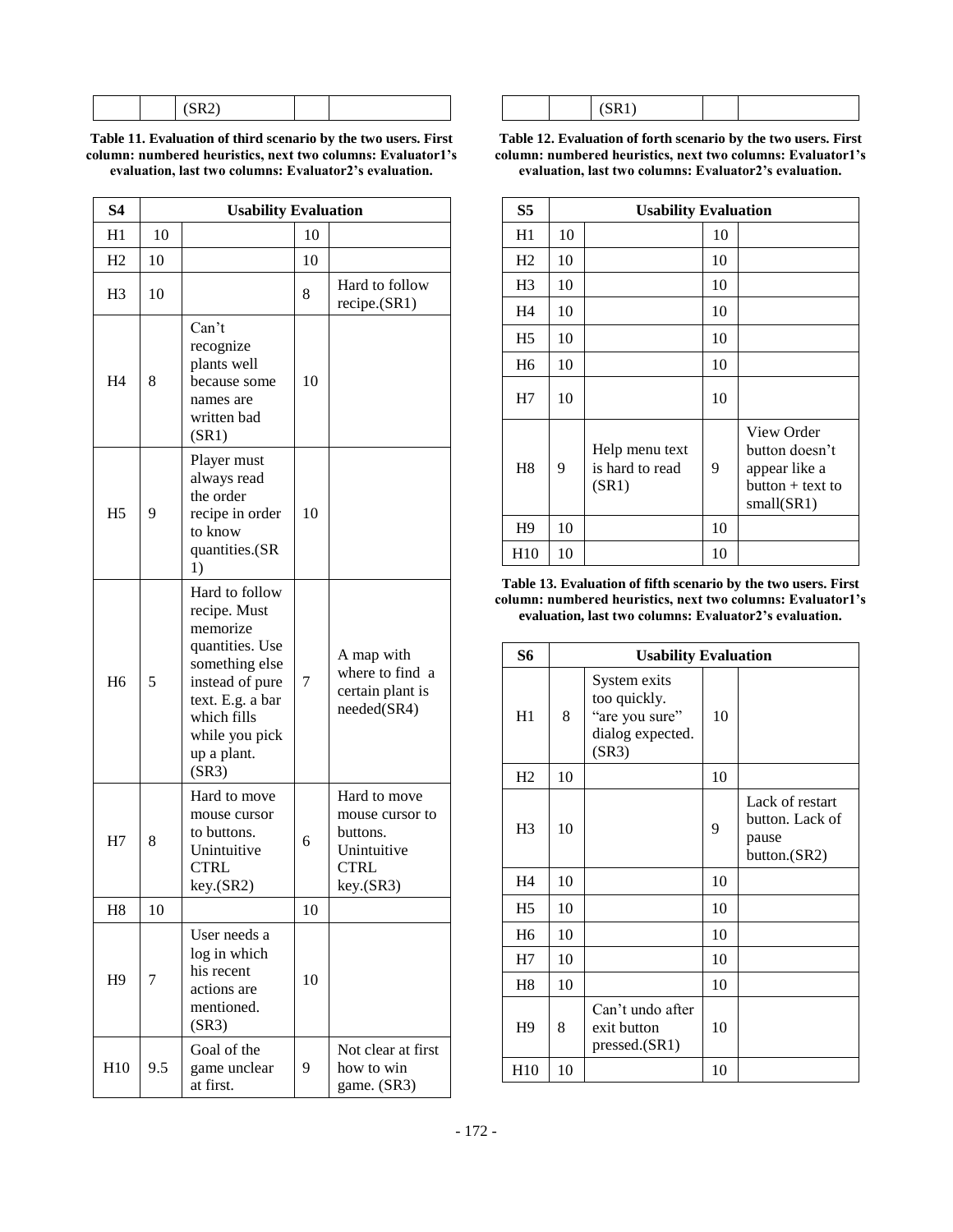#### **Table 14. Evaluation of sixth scenario by the two users. First column: numbered heuristics, next two columns: Evaluator1's evaluation, last two columns: Evaluator2's evaluation.**

## **RESULT ANALYSIS**

All the discovered problems from all the stages of the usability evaluation have been analyzed. A mean of the grades received for each heuristic in each scenario has been computed. Figure 3 illustrates these values.

The problems have been counted for each of the four severity ratings. Notice that sometimes the evaluators noticed the same problem but they gave different scores for each. In order to cope with this issue, we count the total number of unique problems identified only. For the ones where the severity score is different, we will take into consideration both scores. Adding these values will give the final number of system problems.

The total number of unique problems that violated usability heuristics found in all scenarios is **38** (almost 19 problems found by each evaluator), from which:

- 16 had a **severity rating 1**
- 14 had a **severity rating 2**
- 11 had a **severity rating 3**
- 4 had a **severity rating 4**

Note that the system has actually **45** problems in total noticed but from them only **38** are unique.



**Figure 2. The ratio between the number of problems detected for each severity score.**

Pie chart from figure 2 illustrates better the ratio between the number of problems detected for each severity score.

Part of the problems that both users agreed on were:

- *"Non-intuitive controls. Better use a,d,w,s keys for movement."* **Scenario 1- H2 problem - Rating 4**

- "User shouldn't get so close in order to collect a *plant. System not flexible."* **Scenario 2- H7 problem - Rating 2**
- *"More error prevention messages are necessary! For predator disappearance and sudden reappearance error"* **Scenario 3 – H5 problem – Rating 2 and 1**

Although the principles of usability are clearly defined and both evaluators tested the same scenarios, a difference in how evaluators perceive the same problem can be seen. In Scenario 4, H5, both evaluators agreed on a problem but the difference is that one gave a severity rating of 2 to it and the other a severity rating of 1.



**Figure 3. The mean of the grades obtained for each of the ten heuristics in all six scenarios of the game. On the horizontal axis we have noted the ten principles numbered and above each bar we have the real value of the mean to which the bar corresponds.**

The method for solving the problems found by the evaluators is done by first noticing the heuristics with the highest severity score or with the lowest mean grade obtained. These correspond with the most critical points from the system. We will discuss solutions only for the critical points of the system in this article. **Table 15** shows a summary of the final results.

We observe there are heuristics which received a good final grade in the end but their severity score is the highest (e.g. H2-with SR average 4; H6 – with SR average 3.5). For these two heuristics we will consider them the most critical problems from the current game version. From the feedback given by the evaluators we observe that these problems appear because of the proposed keyboard keys for movement, the arrow keys. These keys are not popular for the movement of a player in a RPG type game. Instead, the evaluators proposed "*a,d,w,s keys*", the most popular keys used in game industry for this type of games. This will be implemented in a newer version of MagicHerbs in order to ease the interaction of the player with the game world. For